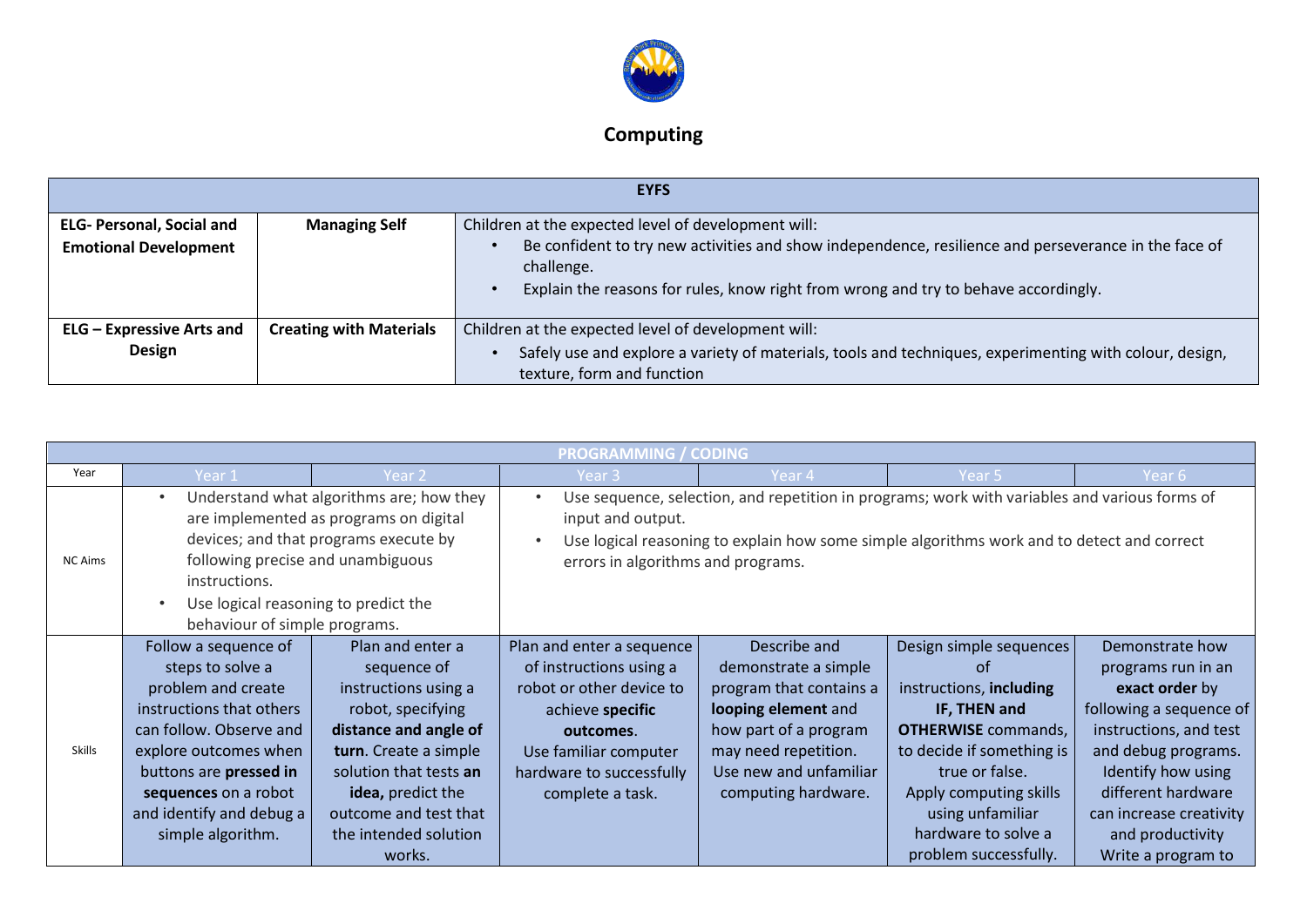

|           |                                                                                                                                                                                                                                                                                                                                                                                           |                                                                                                                                                                                                                                                                                             |                                                                                                                                                                                                                                                                                                                                                                                                                                     |                                                                                                                                                                                                                                                                                                                                                                                                                           | Use a range of sensors<br>to control a physical<br>system. (Rugged<br>Robot)                                                                                                                                                                                                                                                                                                                                                                                                                                                                                                                                     | control a physical<br>system, which may<br>include output devices,<br>such as motors, lights<br>and buzzers.                                                                                                                                                                                                                                                                                                                                                                                                                          |
|-----------|-------------------------------------------------------------------------------------------------------------------------------------------------------------------------------------------------------------------------------------------------------------------------------------------------------------------------------------------------------------------------------------------|---------------------------------------------------------------------------------------------------------------------------------------------------------------------------------------------------------------------------------------------------------------------------------------------|-------------------------------------------------------------------------------------------------------------------------------------------------------------------------------------------------------------------------------------------------------------------------------------------------------------------------------------------------------------------------------------------------------------------------------------|---------------------------------------------------------------------------------------------------------------------------------------------------------------------------------------------------------------------------------------------------------------------------------------------------------------------------------------------------------------------------------------------------------------------------|------------------------------------------------------------------------------------------------------------------------------------------------------------------------------------------------------------------------------------------------------------------------------------------------------------------------------------------------------------------------------------------------------------------------------------------------------------------------------------------------------------------------------------------------------------------------------------------------------------------|---------------------------------------------------------------------------------------------------------------------------------------------------------------------------------------------------------------------------------------------------------------------------------------------------------------------------------------------------------------------------------------------------------------------------------------------------------------------------------------------------------------------------------------|
| Knowledge | An algorithm is a<br>sequence of steps,<br>instructions or rules<br>that is used to perform a<br>specific task.<br>Algorithms can be<br>followed by people or<br>digital equipment. For<br>algorithms to achieve<br>the end goal,<br>instructions have to be<br>accurate and followed<br>sequentially. Mistakes<br>are called bugs and<br>finding and fixing them is<br>called debugging. | Computers' behaviour<br>can be predicted and<br>the outcome tested by<br>following the steps of an<br>algorithm and<br>recognising that the<br>computer will follow<br>instructions precisely.<br>Robots can be<br>programmed to follow<br>a series of instructions,<br>using an algorithm. | Several pieces of<br>hardware can be used<br>together to complete<br>one task, such as using a<br>camera to take a<br>photograph, uploading it<br>to a computer and then<br>printing it using a<br>printer. Sequencing<br>instructions is the step-by-<br>step process that<br>robots or other devices<br>follow to achieve<br>specific outcomes. This<br>can be a single algorithm<br>or series of algorithms<br>called a program. | A loop is a sequence of<br>instructions that<br>repeats continually until<br>a certain<br>condition is met. A<br>program that contains a<br>looping element is<br>useful for a wide range<br>of scenarios, such as<br>controlling traffic<br>lights. Interacting<br>regularly with hardware<br>enables users to<br>recognise common<br>features and become<br>confident in working<br>with new or unfamiliar<br>hardware. | Sequences of<br>instructions<br>(algorithms) that contain<br>IF, THEN and<br><b>OTHERWISE</b><br>statements are called<br>selections. The<br>computer will<br>complete operations<br>based on whether the<br>conditions of these<br>selections are met or<br>not. Using prior<br>knowledge and<br>experience of<br>computing skills can be<br>applied to unfamiliar<br>hardware to solve a<br>problem successfully.<br>Sensors can be<br>combined to control a<br>physical system, such as<br>using motion, light and<br>sound sensors to control<br>a road network of traffic<br>lights and level<br>crossings. | Decomposition is<br>breaking down a<br>problem down into<br>smaller parts to make<br>it easier to process and<br>following a sequence of<br>instructions.<br>Decomposition is useful<br>for checking programs<br>and<br>debugging because it<br>saves time. Some<br>hardware is more<br>effective than others in<br>particular contexts,<br>such as using virtual<br>reality or a<br>touchscreen rather<br>than a mouse to meet<br>a specific need.<br>Choosing the right<br>hardware can increase<br>creativity and<br>productivity. |
|           | Bright Lights, Big City.<br>(Follow provided                                                                                                                                                                                                                                                                                                                                              | Dragons!<br>(Create algorithm for                                                                                                                                                                                                                                                           | <b>Scrapheap Challenge</b><br>(Write a program for a                                                                                                                                                                                                                                                                                                                                                                                | Amazia                                                                                                                                                                                                                                                                                                                                                                                                                    | To Infinity & Beyond<br>(Debug a code to make a                                                                                                                                                                                                                                                                                                                                                                                                                                                                                                                                                                  | May the Norse be with<br>You!                                                                                                                                                                                                                                                                                                                                                                                                                                                                                                         |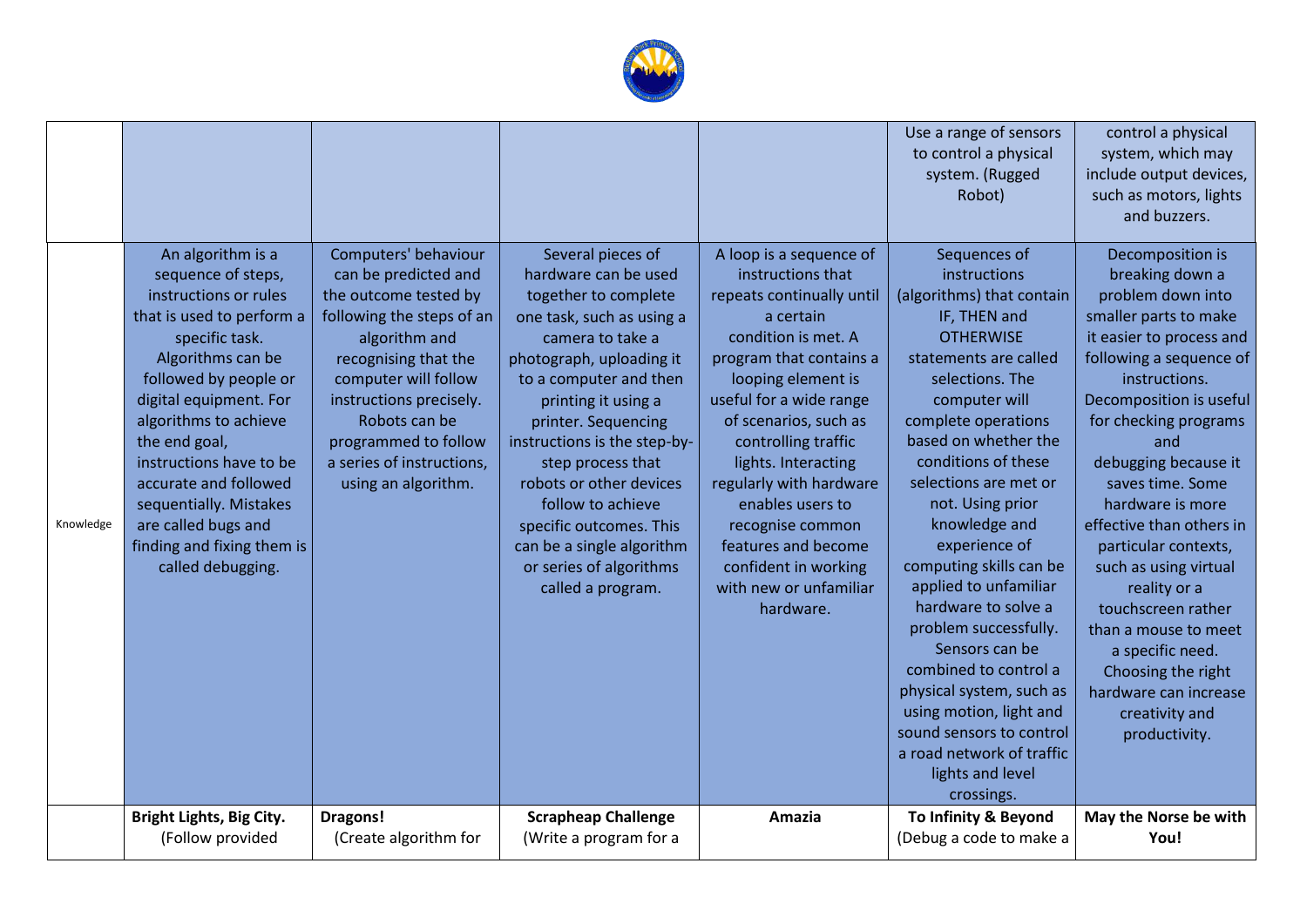

| Topic | program to get<br>directions, write own | chn using positional<br>language. Note | robot to move around a<br>screen) | <b>Epic Empires</b>     | model of how the<br>planets move around | Tiempo de Fiesta               |
|-------|-----------------------------------------|----------------------------------------|-----------------------------------|-------------------------|-----------------------------------------|--------------------------------|
|       | directions and                          | improvements too)                      |                                   | Incredible Industry     | one another using                       |                                |
|       | compare – use scratch                   |                                        |                                   |                         | Scratch Hour of Code)                   | Peace in our Time?             |
|       |                                         |                                        |                                   | All the fun of the Fair |                                         |                                |
|       | <b>Paws and Claws</b>                   |                                        |                                   |                         | Eureka                                  | <b>Survival of the Fittest</b> |
|       | (Design an animal or                    |                                        |                                   |                         |                                         |                                |
|       | dinosaur and program a                  |                                        |                                   |                         | <b>Dragon Dynasty</b>                   |                                |
|       | bee bot to follow                       |                                        |                                   |                         |                                         |                                |
|       | instructions)                           |                                        |                                   |                         | <b>Circles of Life</b>                  |                                |

|                |                                                                                                                                                                                                                                              |                                                                                                                            | <b>Debugging</b>                                                                                                                                             |                                                                                                                                                                                                                 |                                                                                                                                                                                                                                                                                                                                    |                                                                                                                                                                                                                                                                              |
|----------------|----------------------------------------------------------------------------------------------------------------------------------------------------------------------------------------------------------------------------------------------|----------------------------------------------------------------------------------------------------------------------------|--------------------------------------------------------------------------------------------------------------------------------------------------------------|-----------------------------------------------------------------------------------------------------------------------------------------------------------------------------------------------------------------|------------------------------------------------------------------------------------------------------------------------------------------------------------------------------------------------------------------------------------------------------------------------------------------------------------------------------------|------------------------------------------------------------------------------------------------------------------------------------------------------------------------------------------------------------------------------------------------------------------------------|
| Year           | Year 1                                                                                                                                                                                                                                       | Year 2                                                                                                                     | Year 3                                                                                                                                                       | Year 4                                                                                                                                                                                                          | Year 5                                                                                                                                                                                                                                                                                                                             | Year 6                                                                                                                                                                                                                                                                       |
| <b>NC Aims</b> | Create and debug simple programs.<br>$\bullet$                                                                                                                                                                                               | $\bullet$<br>into smaller parts.                                                                                           | Design, write and debug programs that accomplish specific goals, including<br>controlling or simulating physical systems; solve problems by decomposing them |                                                                                                                                                                                                                 |                                                                                                                                                                                                                                                                                                                                    |                                                                                                                                                                                                                                                                              |
| <b>Skills</b>  | Follow a sequence of steps to solve<br>problem and create<br>instructions that others can follow.<br>Observe<br>and explore outcomes when<br>buttons are<br>pressed in sequences<br>on a robot and identify and debug a<br>simple algorithm. | Create a simple<br>solution that tests an<br>idea, predict the<br>outcome and test that<br>the intended solution<br>works. | Plan and enter a<br>sequence of<br><i>instructions</i><br>using a robot or other<br>device to achieve<br>specific outcomes and<br>debug them.                | Describe and<br>demonstrate a simple<br>program that contains<br>a looping element and<br>how part of a program<br>may need repetition.<br>Use sensors to 'trigger'<br>an action, such as<br>sound or movement. | Design simple<br>sequences of<br><i>instructions</i><br>(algorithms),<br>including<br>IF, THEN and<br><b>OTHERWISE</b><br>commands, to decide<br>if something is true or<br>false. Apply<br>computing skills using<br>unfamiliar hardware<br>to debug a problem<br>successfully Use a<br>range of sensors to<br>control a physical | Demonstrate how<br>programs run in an<br>exact order by<br>following a sequence<br>of instructions, and<br>test and debug<br>programs. Write a<br>program to control a<br>physical system,<br>which may include<br>output devices, such<br>as motors, lights and<br>buzzers. |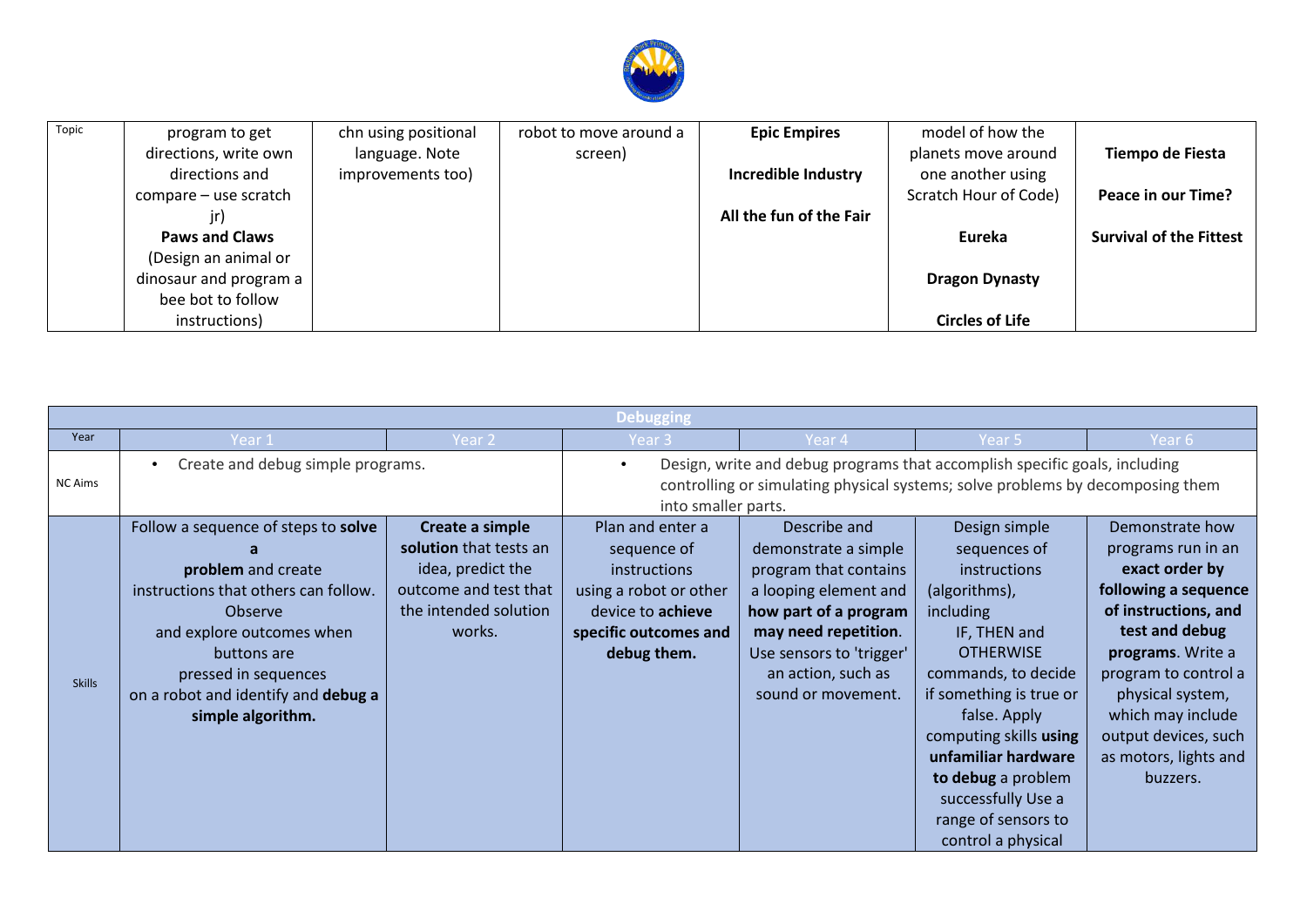

|           |                                                                                                                                                                                                                                                                                                                                                                                  |                                                                                                                                                                                                 |                                                                                                                                                                                                                               |                                                                                                                                                                                                                                                                                                                                                                                                        | system.                                                                                                                                                                                                                                                                                                                                                                                                                |                                                                                                                                                                                                                                                                                                                                                                                                                                                                            |
|-----------|----------------------------------------------------------------------------------------------------------------------------------------------------------------------------------------------------------------------------------------------------------------------------------------------------------------------------------------------------------------------------------|-------------------------------------------------------------------------------------------------------------------------------------------------------------------------------------------------|-------------------------------------------------------------------------------------------------------------------------------------------------------------------------------------------------------------------------------|--------------------------------------------------------------------------------------------------------------------------------------------------------------------------------------------------------------------------------------------------------------------------------------------------------------------------------------------------------------------------------------------------------|------------------------------------------------------------------------------------------------------------------------------------------------------------------------------------------------------------------------------------------------------------------------------------------------------------------------------------------------------------------------------------------------------------------------|----------------------------------------------------------------------------------------------------------------------------------------------------------------------------------------------------------------------------------------------------------------------------------------------------------------------------------------------------------------------------------------------------------------------------------------------------------------------------|
| Knowledge | An algorithm is a sequence of steps,<br>instructions or rules<br>that is used to perform a specific<br>task.<br>Algorithms can be followed by<br>people or<br>digital equipment. For<br>algorithms to achieve the end goal,<br>instructions have to be accurate<br>and followed sequentially. Mistakes<br>are called bugs and<br>finding and fixing them is called<br>debugging. | Computers' behaviour<br>can be predicted, and<br>the outcome tested by<br>following the steps of<br>an algorithm and<br>recognising that the<br>computer will follow<br>instructions precisely. | Sequencing<br>instructions is the step-<br>by-step<br>process that robots or<br>other devices follow to<br>achieve specific<br>outcomes. This can be<br>a<br>single algorithm or<br>series of algorithms<br>called a program. | Computers interact<br>with the world using<br>input and output<br>devices. An input<br>device may include<br>sensors that can<br>detect changes, such<br>as in temperature,<br>light<br>level, sound level or<br>movement. The input<br>then sends the<br>information to a<br>computer, which tells<br>the output device to<br>trigger an action, such<br>as making a sound or<br>creating a movement. | Sequences of<br>instructions<br>(algorithms) that<br>contain IF, THEN and<br><b>OTHERWISE</b><br>statements are called<br>selections. The<br>computer will<br>complete operations<br>based on whether the<br>conditions of these<br>selections are met or<br>not.<br>Using prior knowledge<br>and experience of<br>computing skills can<br>be<br>applied to unfamiliar<br>hardware to solve a<br>problem successfully. | Decomposition is<br>breaking down a<br>problem down into<br>smaller parts to make<br>it easier to process<br>and following a<br>sequence of<br>instructions. Useful<br>for checking programs<br>and debugging<br>because it saves time.<br>Input and output<br>devices can be<br>combined with<br>programming<br>software to control a<br>physical system, such<br>as using sensors to<br>create a sensory<br>station that<br>incorporates motors,<br>lights, and buzzers. |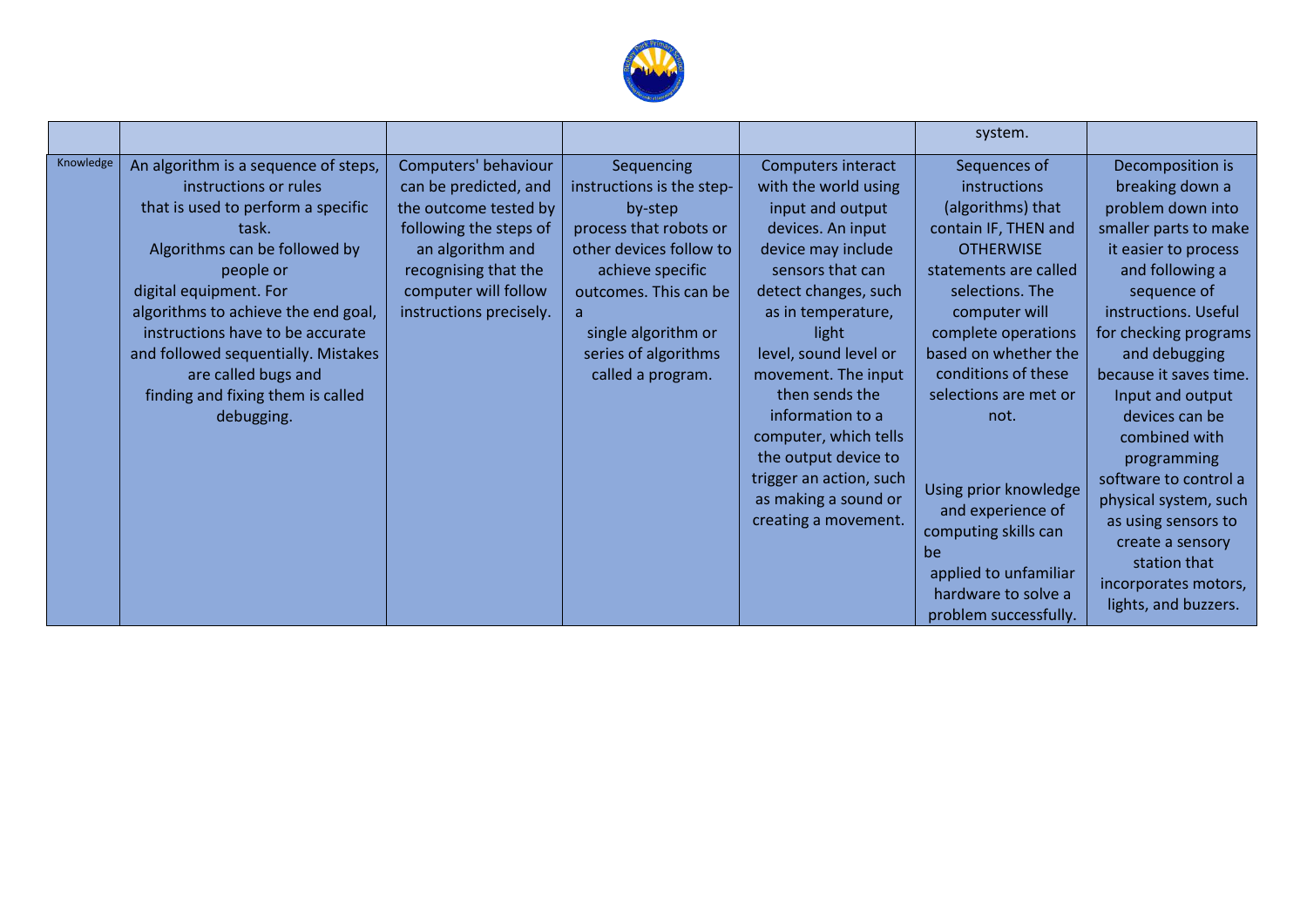

| Topic | <b>Bright Lights, Big City.</b><br>(Chn to follow program and correct<br>errors) | Dragons!<br>(Debug a program to<br>enable an aeroplane /<br>dragon to take off) | Predator. (Move a<br>programmable toy<br>avoiding predators) | Amazia<br><b>Epic Empires</b> | To Infinity & Beyond<br>(Debug a code to<br>make a model of how<br>the planets move | May the Norse be<br>with You!<br>Tiempo de Fiesta                                                                                                                         |
|-------|----------------------------------------------------------------------------------|---------------------------------------------------------------------------------|--------------------------------------------------------------|-------------------------------|-------------------------------------------------------------------------------------|---------------------------------------------------------------------------------------------------------------------------------------------------------------------------|
|       |                                                                                  |                                                                                 |                                                              | <b>Incredible Industry</b>    | around one another<br>using Scratch Hour of                                         | Peace in our Time?                                                                                                                                                        |
|       |                                                                                  |                                                                                 |                                                              | All the fun of the Fair       | Code)                                                                               | <b>Survival of the Fittest</b><br>(Work with a partner<br>to create an algorithm<br>for a simple task $-$<br>decomposing a daily<br>task or routine into<br>small steps.) |

|                 | <b>Research</b>                                                                         |                                                                                                     |                   |        |        |        |  |  |
|-----------------|-----------------------------------------------------------------------------------------|-----------------------------------------------------------------------------------------------------|-------------------|--------|--------|--------|--|--|
| Year            | Year 1                                                                                  | Year 2'                                                                                             | Year <sub>3</sub> | Year 4 | Year 5 | Year 6 |  |  |
| <b>NC Links</b> | Use technology purposefully to create,                                                  | Select, use and combine a variety of software (including internet services) on a range of           |                   |        |        |        |  |  |
|                 | organise, store, manipulate and retrieve digital content.                               | digital devices to design and create a range of programs, systems and content that accomplish given |                   |        |        |        |  |  |
|                 | goals, including collecting, analysing, evaluating and presenting data and information. |                                                                                                     |                   |        |        |        |  |  |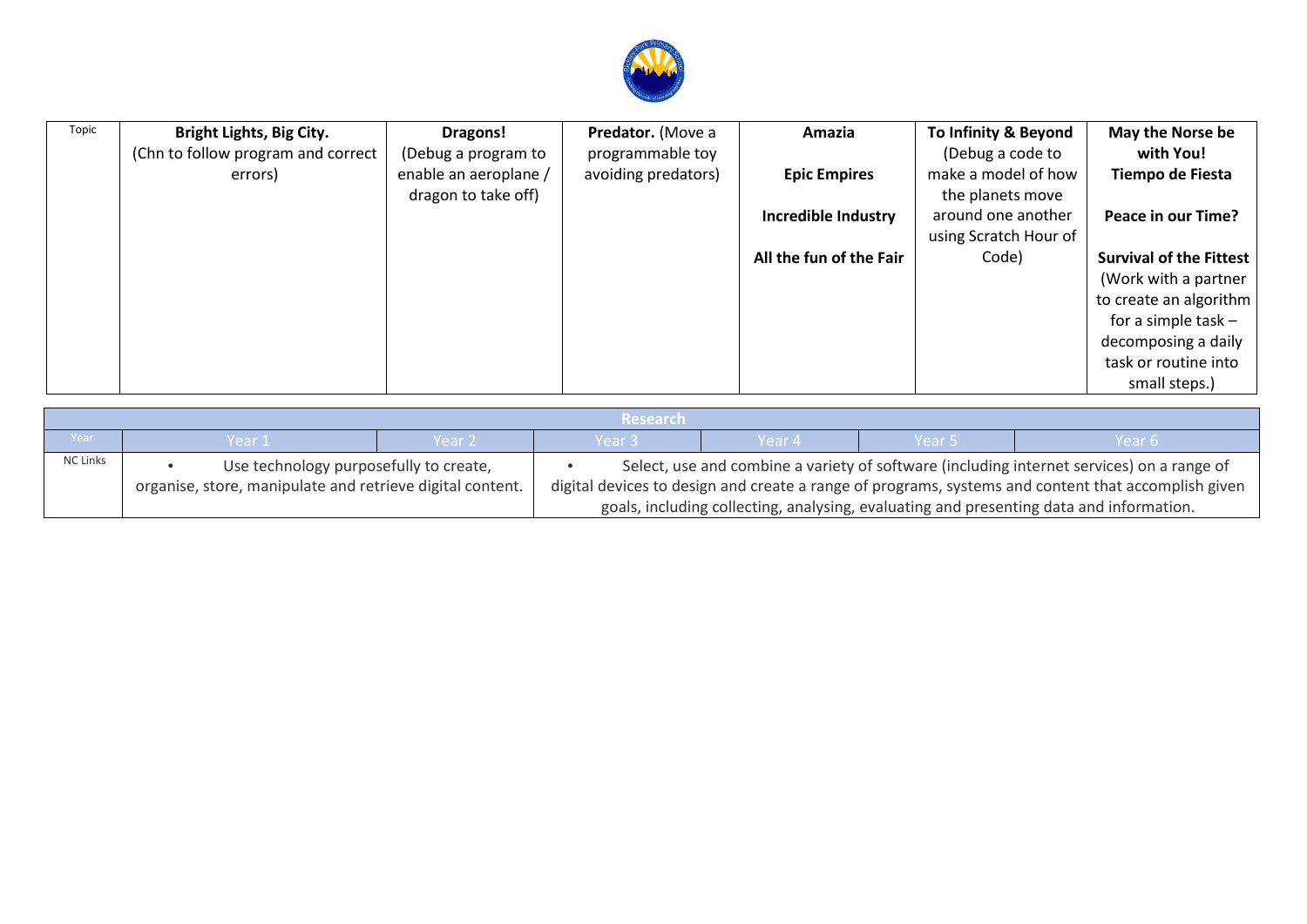

| <b>Skills</b> | Select appropriate<br>software to complete<br>tasks using text,<br>images, audio, videos.<br>Begin to use a range of<br>software for different<br>purposes.<br>Use a range of<br>computing hardware<br>for different purposes.<br>Search for or retrieve<br>digital content,<br>including images and<br>information, in digital<br>folders and, with<br>supervision, online.<br>Explain simply that<br>digital technology can<br>be used to connect<br>with others locally and | Create and edit multimedia<br>components for a<br>range of tasks.<br>Use different types of<br>software and identify their<br>purpose.<br>Use computing hardware in<br>different<br>ways to collect data.<br>Recognise and demonstrate<br>that some digital content<br>can be<br>found online and some<br>offline. Use data handling<br>skills to represent data<br>digitally.<br>Recognise that computers<br>can be linked to share<br>resources. | Combine a range of text,<br>images, animation and<br>audio and video clips for<br>given purposes.<br>Use a range of different<br>software to successfully<br>complete a project.<br>Use digital technology in<br>different ways in the<br>classroom, home and<br>community.<br>Log light level,<br>temperature or sound<br>level using a program or<br>app. | Manipulate a range of text,<br>images, sound,<br>video clips, animation<br>for given purposes.<br>Apply computing skills to<br>use new computing<br>software.<br>Use digital technology in<br>different ways in the<br>classroom, home and<br>community to achieve a set<br>goal.<br>Log light level, temperature<br>or sound level using a<br>program<br>or app, over a period of<br>time. | Create, select,<br>combine a range of<br>text, images, sound<br>clips, videos for given<br>purposes.<br>Apply computing skills<br>to create content<br>using<br>unfamiliar software.<br>Select, use and<br>combine appropriate<br>technology to create a<br>solution that will have<br>an impact on others.<br>Use tools or apps for<br>an investigation and<br>interpret the findings. | Select, use, combine<br>a variety of software,<br>including internet<br>service to meet a<br>goal.<br>Identify how a new<br>piece of software or<br>an app can increase<br>creativity.<br>Combine a range of<br>technology to achieve<br>a particular outcome.<br>Plan data handling<br>investigations and<br>use the outcomes<br>from data collection<br>to show the findings. |
|---------------|--------------------------------------------------------------------------------------------------------------------------------------------------------------------------------------------------------------------------------------------------------------------------------------------------------------------------------------------------------------------------------------------------------------------------------------------------------------------------------|----------------------------------------------------------------------------------------------------------------------------------------------------------------------------------------------------------------------------------------------------------------------------------------------------------------------------------------------------------------------------------------------------------------------------------------------------|-------------------------------------------------------------------------------------------------------------------------------------------------------------------------------------------------------------------------------------------------------------------------------------------------------------------------------------------------------------|---------------------------------------------------------------------------------------------------------------------------------------------------------------------------------------------------------------------------------------------------------------------------------------------------------------------------------------------------------------------------------------------|-----------------------------------------------------------------------------------------------------------------------------------------------------------------------------------------------------------------------------------------------------------------------------------------------------------------------------------------------------------------------------------------|---------------------------------------------------------------------------------------------------------------------------------------------------------------------------------------------------------------------------------------------------------------------------------------------------------------------------------------------------------------------------------|
| Knowledge     | globally.<br>Software is the<br>programs that are used<br>by a computer, such as<br>word processing<br>software, presentation<br>software or image<br>editing software. It can<br>be used to create and                                                                                                                                                                                                                                                                        | Software is available that<br>can be used to represent<br>collected<br>data digitally, such as in a<br>pictogram or bar chart.<br>Each type of<br>software, such as word<br>processing,                                                                                                                                                                                                                                                            | Several pieces of software<br>can be used together to<br>complete one task, such<br>as adding a video to a<br>word<br>processed document.                                                                                                                                                                                                                   | New computing software<br>commonly has features that<br>should be familiar to users,<br>such as icons or<br>terminology.<br>An input device receives<br>information about the                                                                                                                                                                                                               | Using prior knowledge<br>and experience of<br>computing skills can<br>be applied to create<br>content using<br>unfamiliar programs<br>or apps.                                                                                                                                                                                                                                          | A variety of software,<br>such as word<br>processing software,<br>image editing<br>software or internet<br>services, can be<br>selected, used and<br>combined to meet a                                                                                                                                                                                                         |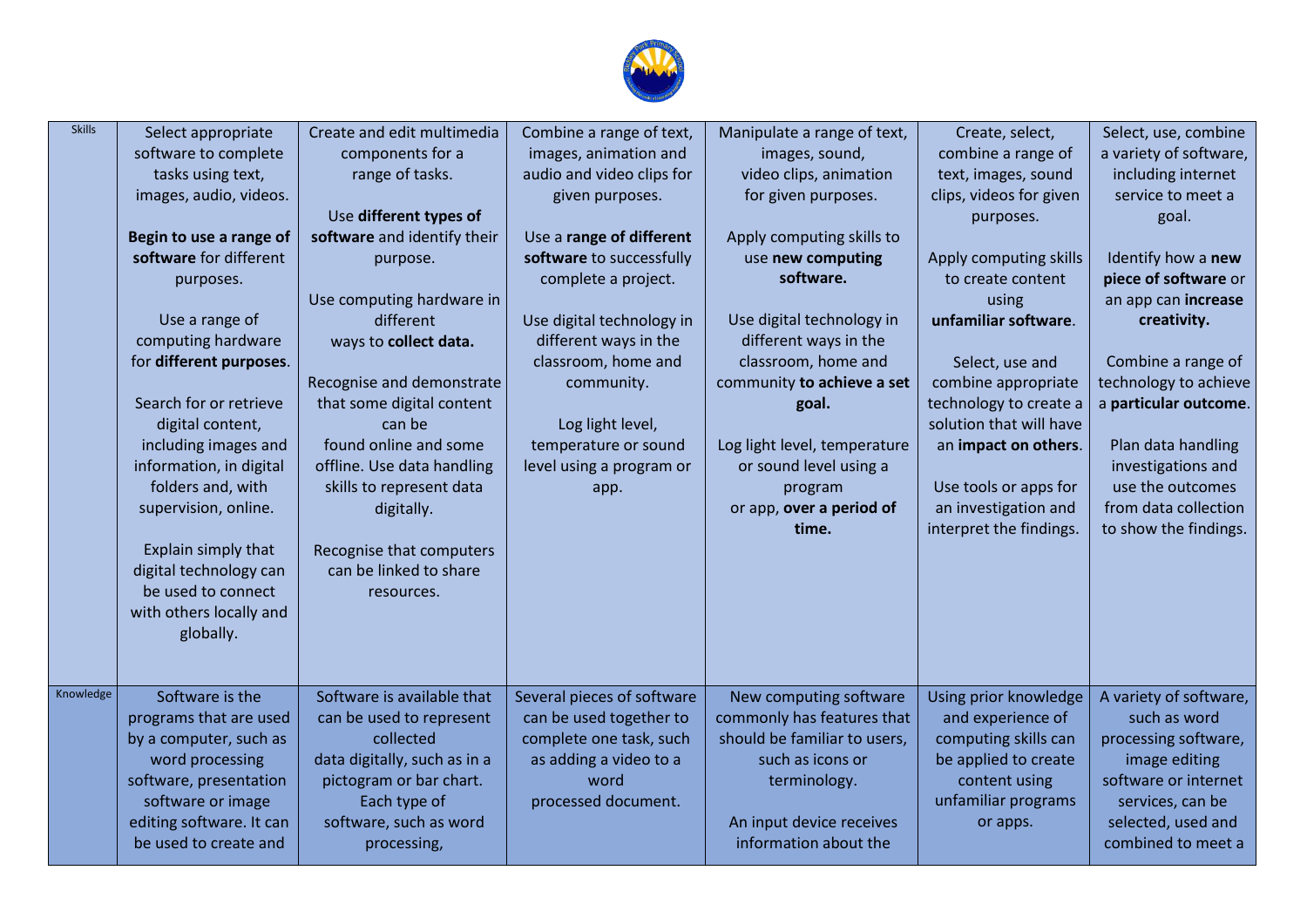

| combine digital content  | presentation and               | Some programs or apps       | outside                      | Creating, selecting and | goal.                 |
|--------------------------|--------------------------------|-----------------------------|------------------------------|-------------------------|-----------------------|
| for different audiences  | image editing, can be used     | have special types of       | world, such as light         | combining a range of    |                       |
| and purposes.            | for different                  | technology, such as a built | level, temperature or        | texts, images, sound    | Some software or      |
|                          | purposes, including            | in camera or                | sound level, and sends       | clips and videos for    | apps are designed to  |
| Hardware is the parts of | writing reports and            | microphone, or sensors      | it to a computer. This       | given purposes could    | help increase         |
| a computer that you      | creating slide shows or        | that measure light level,   | information can be           | include creating a web  | creativity by saving  |
| can touch, such as a     | posters.                       | temperature or sound        | tracked over time using a    | page, slide show        | time or making tasks  |
| mouse, tablet or floor   |                                | level.                      | program or app.              | presentation, short     | easier, such as being |
| robot.                   | Hardware, such as cameras,     |                             |                              | film or an animation.   | able to combine text, |
|                          | scanners and data loggers,     | Text, images, animation,    | Manipulating a range of      |                         | images, audio or      |
| To search for digital    | can be                         | audio and video clips can   | text, images, sound or video | Sensing tools or apps   | video content into    |
| content, the user needs  | used to collect data.          | be combined using tools     | clips and                    | have features that can  | one place.            |
| to know the file name,   |                                | within a piece of           | animation may include        | be used for an          |                       |
| file type and folder     | Multimedia components,         | software or by using a      | changing their style, size,  | investigation and the   | Data handling         |
| name or keywords and     | such as                        | range of software. For      | colour, effect, shape,       | findings can be         | includes databases,   |
| search terms to find the | text, images, audio and        | example, an image could     | location or format.          | interpreted. For        | graphs, charts and    |
| correct information.     | video clips, can be            | be inserted into a word     |                              | example, a sound        | tables.               |
|                          | created, edited and            | processing document or      | An input device receives     | sensor or app can be    | These can be used to  |
| Digital technology is    | combined to create             | a video could be inserted   | information about the        | used to investigate     | present the findings  |
| used in all parts of     | content for a range of tasks.  | into a presentation.        | outside                      | the pitch of            | of investigations.    |
| software or image        |                                |                             | world, such as light         | instruments.            |                       |
| editing software. It can | A device is online if it is    | Digital technology can be   | level, temperature or        |                         | A range of            |
| be used to create and    | connected to the               | used for a range of         | sound level, and sends       | A range of              | technologies can be   |
| combine digital content  | internet or a network          | purposes in different       | it to a computer. This       | technologies can be     | combined to achieve   |
| for different audiences  | and can communicate with       | settings, such as using a   | information can be           | selected, used          | a particular outcome. |
| and purposes.            | other devices. A device is     | tablet in the classroom to  | tracked over time using a    | and combined, such as   | For example, sensors  |
|                          | offline if it is not connected | access educational          | program or app Digital       | using different         | (input), a computing  |
| Hardware is the parts of | to the internet or network     | material, in the home to    | technology can be used in    | hardware and            | device (hardware)     |
| a computer that you      | and cannot connect to          | access entertainment and    | different                    | software to create a    | and lights (hardware) |
| can touch, such as a     | other devices.                 | in the community to         | ways and settings to         | solution that will have | can be used together  |
| mouse, tablet or floor   |                                | share local news.           | achieve a set goal, such as  | an impact on others.    | to create a set of    |
| robot.                   | Computers and devices can      |                             | using data collection        |                         | traffic lights.       |
|                          | be linked in                   |                             | in the community and         |                         |                       |
| To search for digital    | different ways, such as        |                             | home to answer a             |                         |                       |
| content, the user needs  | through a network, the         |                             | classroom-based question.    |                         |                       |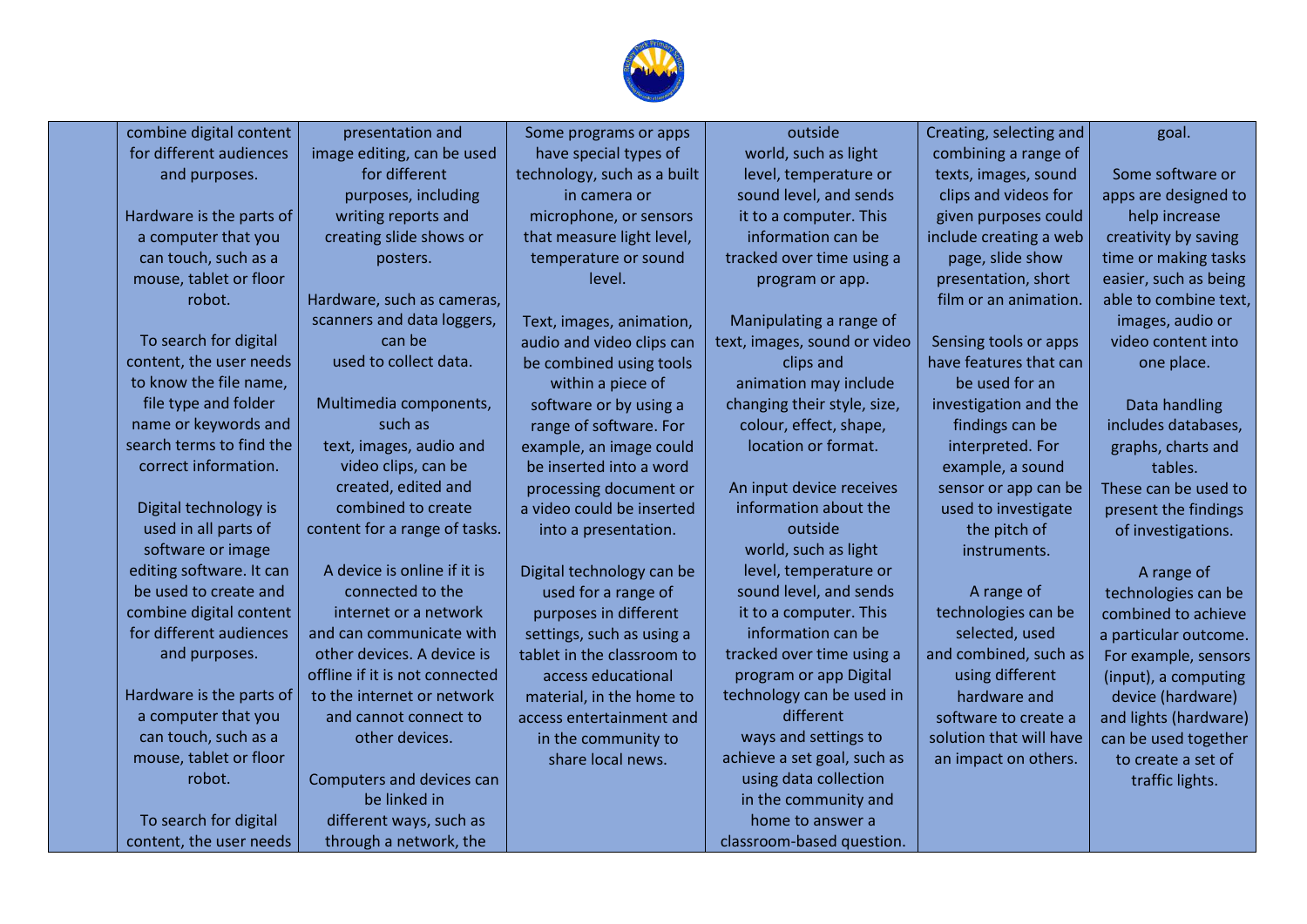

|               | to know the file name,                       | internet and Bluetooth.                            |                               |                             |                                             |                        |
|---------------|----------------------------------------------|----------------------------------------------------|-------------------------------|-----------------------------|---------------------------------------------|------------------------|
|               | file type and folder                         | This allows the sharing of                         |                               |                             |                                             |                        |
|               | name or keywords and                         | resources.                                         |                               |                             |                                             |                        |
|               | search terms to find the                     |                                                    |                               |                             |                                             |                        |
|               | correct information.                         |                                                    |                               |                             |                                             |                        |
|               |                                              |                                                    |                               |                             |                                             |                        |
|               | Digital technology is                        |                                                    |                               |                             |                                             |                        |
|               | used in all parts of                         |                                                    |                               |                             |                                             |                        |
|               | everyday life, such as                       |                                                    |                               |                             |                                             |                        |
|               | on a tablet to play a                        |                                                    |                               |                             |                                             |                        |
|               | game or using a                              |                                                    |                               |                             |                                             |                        |
|               | microwave to heat                            |                                                    |                               |                             |                                             |                        |
|               | food. Some of this                           |                                                    |                               |                             |                                             |                        |
|               | digital technology can                       |                                                    |                               |                             |                                             |                        |
|               | be used to connect with                      |                                                    |                               |                             |                                             |                        |
|               | others locally, such as                      |                                                    |                               |                             |                                             |                        |
|               | sharing digital work in                      |                                                    |                               |                             |                                             |                        |
|               | the classroom, or                            |                                                    |                               |                             |                                             |                        |
|               | globally, such as                            |                                                    |                               |                             |                                             |                        |
|               | using Skype on a                             |                                                    |                               |                             |                                             |                        |
|               | computer to speak to a                       |                                                    |                               |                             |                                             |                        |
|               | friend overseas.                             |                                                    |                               |                             |                                             |                        |
| <b>Topics</b> |                                              |                                                    | I do like to be beside the    | All the Fun of the Fair     |                                             | <b>Survival of the</b> |
|               | <b>Big Lights, Big City</b>                  | Dragons! (create a<br>PPT slide including writing) |                               | (Annotate a picture of a    | To Infinity & Beyond<br>(Create a summative | <b>Fittest</b>         |
|               | (editing a photo in<br>paint, take a virtual | Light & Dark                                       | sea<br>(Make a PPT to compare | fairground ride and enhance | Presentation about                          | (Use the internet to   |
|               | tour, research famous                        | (Paint a picture using 2Paint                      | Victorian Seaside resorts     | to show motion)             | our Solar System.)                          | find videos and facts  |
|               | landmarks and copy,                          | programme; Recreate the                            | to those now                  | Music link - recording      |                                             | to help you to         |
|               | paste, save. Use                             | work of a famous artist in a                       | Hakuna Matata (write a        | sound levels.               | Music link - recording                      | virtually explore the  |
|               | animation software,                          | digital format)                                    | flow chart on word of a       |                             | sound levels over                           | Animal Kingdom!        |
|               | make movie of pics to                        | Light & Dark (Use search                           | chosen food chain.            | <b>Epic Empires</b>         | time and record data                        | Create a journal of    |
|               | share;                                       | engines to                                         | Search for pics online        | (Research and create        | to interpret.                               | your                   |
|               | take photos and create                       | Research.                                          | then draw a background        | presentation linked to      |                                             | findings including     |
|               | a movie                                      | Create a presentation using                        | scene on paint. Create a      | History)                    |                                             | photos, text, maps     |
|               | sequence of a plasticine                     | photographs taken                                  | Presentation with facts.      |                             |                                             | and illustrations.     |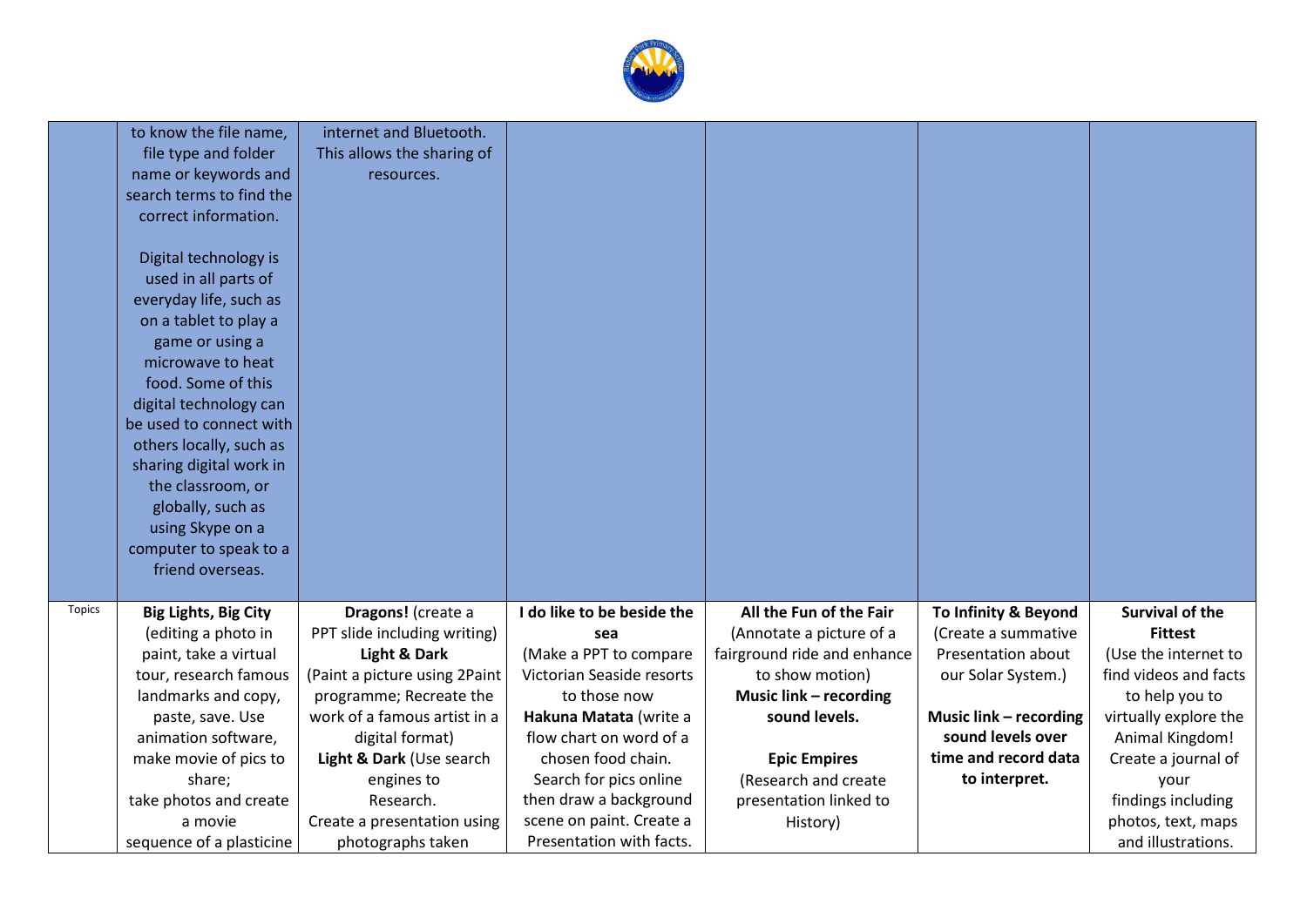

| dragon)                 | throughout the project.)  | Research the Countries in  |  | Look                   |
|-------------------------|---------------------------|----------------------------|--|------------------------|
| <b>Paws and Claws</b>   | <b>Celebrations</b>       | Africa to locate Benin and |  | at timelines regarding |
| (create presentations)  | (Create firework pictures | other key features)        |  | the evolution of       |
| by                      | digitally)                | Music link - recording     |  | humans and animals.)   |
| finding pics of your    | Microsoft Excel - Link to | sound levels.              |  | May the Norse be       |
| favourite animal)       | Maths.                    | H2Woah. (Make a digital    |  | with you               |
| <b>Splendid Skies</b>   |                           | presentation of the Water  |  | (Use word              |
| (Use 2Paint to recreate |                           | Cycle)                     |  | processing packages    |
| pictures of clouds)     |                           |                            |  | / PPT to create non-   |
|                         |                           |                            |  | chronological          |
|                         |                           |                            |  | reports and fact       |
|                         |                           |                            |  | files)                 |
|                         |                           |                            |  | Tiempo de Fiesta       |
|                         |                           |                            |  | (Find landmarks on     |
|                         |                           |                            |  | Google images. Find    |
|                         |                           |                            |  | and                    |
|                         |                           |                            |  | translate common       |
|                         |                           |                            |  | phrases)               |

|                 | <b>Internet Safety</b>                                                                                             |                                                                                                               |                                                                                                                                                           |                                                                                                                  |                                                                                                                                           |                                                                                           |
|-----------------|--------------------------------------------------------------------------------------------------------------------|---------------------------------------------------------------------------------------------------------------|-----------------------------------------------------------------------------------------------------------------------------------------------------------|------------------------------------------------------------------------------------------------------------------|-------------------------------------------------------------------------------------------------------------------------------------------|-------------------------------------------------------------------------------------------|
| Year            | Year 1                                                                                                             | Year 2                                                                                                        | Year 3                                                                                                                                                    | Year 4                                                                                                           | Year 5                                                                                                                                    | Year 6                                                                                    |
| <b>NC Links</b> | personal information private; identify where to go for<br>or contact on the internet or other online technologies. | Use technology safely and respectfully, keeping<br>help and support when they have concerns about content     | behaviour; identify a range of ways to report concerns about content and contact.                                                                         | Use technology safely, respectfully and responsibly; recognise acceptable/unacceptable                           |                                                                                                                                           |                                                                                           |
| <b>Skills</b>   | Recognise that some<br>websites ask for private<br>information and discuss<br>how to handle these<br>requests.     | Use digital technology<br>appropriately to<br>communicate and<br>connect with others<br>locally and globally. | Use appropriate tools<br>(software, websites and<br>apps) to collaborate and<br>communicate safely<br>online. Describe simple<br>rules for sharing images | Use digital technology<br>in different ways in the<br>classroom, home and<br>community to achieve<br>a set goal. | Discuss the impact<br>that digital content<br>can have and why it is<br>important to discuss<br>their use of technology<br>with an adult. | Name some of the<br>positives and<br>negatives of<br>communicating with<br>others online. |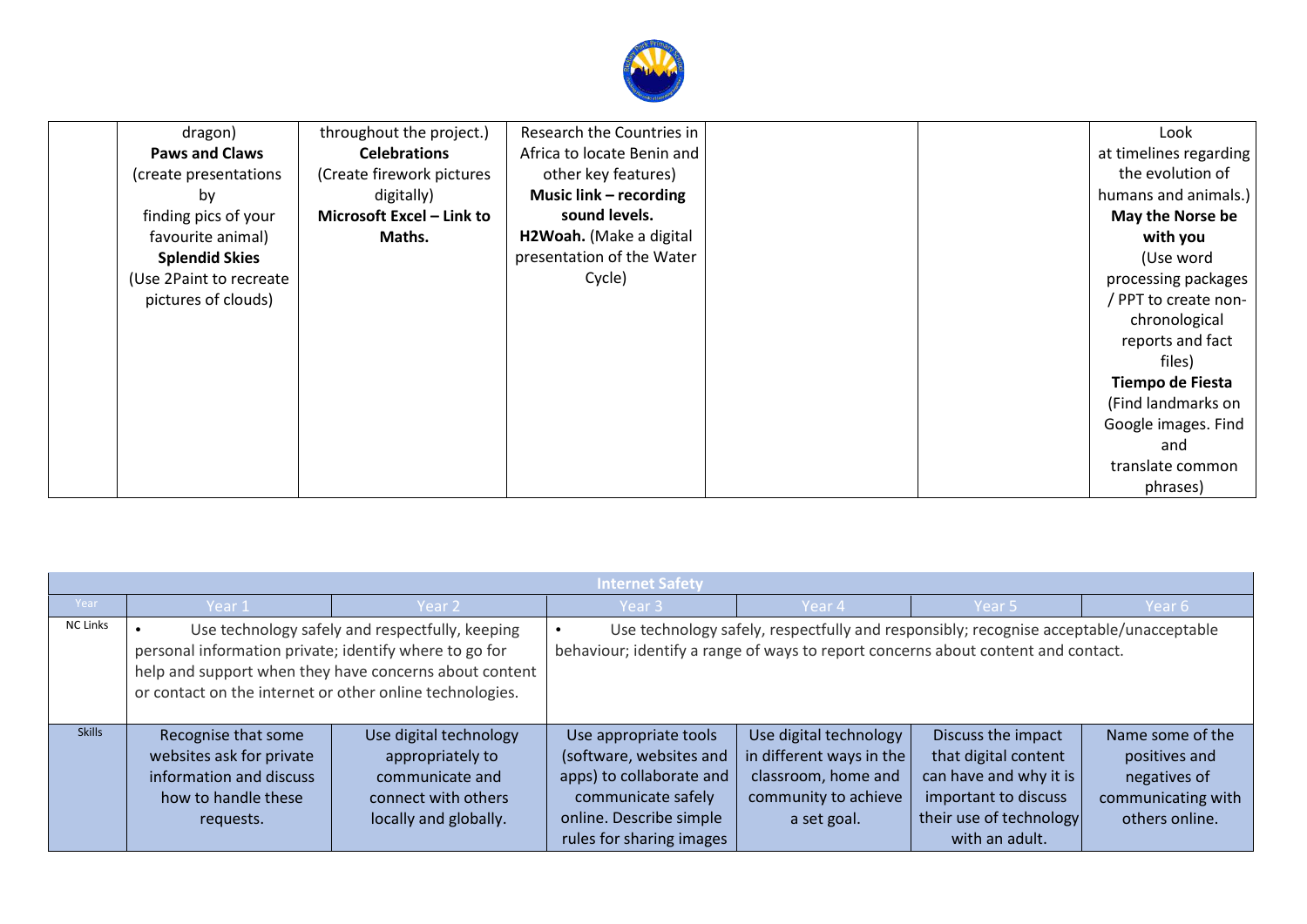

|           | Talk as a class about       | Stay safe online by choosing | and data safely.           | Identify the positive   |                        | Identify the benefits   |
|-----------|-----------------------------|------------------------------|----------------------------|-------------------------|------------------------|-------------------------|
|           | communication over          | websites that are            |                            | and negative            | Demonstrate            | and risks of devices    |
|           | the internet and what is it | appropriate to visit.        | Explain the advantages     | influences of           | appropriate online     | broadcasting the        |
|           | useful for locally          |                              | and disadvantages of       | technology on health    | behaviour and apply a  | user's location and of  |
|           | e.g. text/email.            |                              | communicating              | and the environment     | range of strategies to | giving personal         |
|           |                             |                              | electronically and         | and how to protect      | protect themselves     | information to          |
|           |                             |                              | strategies for preventing  | themselves. Explain     | and others from        | different               |
|           |                             |                              | issues.                    | actions to report and   | potential online       | organisations.          |
|           |                             |                              |                            | prevent cyberbullying.  | dangers, inappropriate |                         |
|           |                             |                              |                            |                         | behaviour and          | Recognise that          |
|           |                             |                              |                            | Explain that when       | bullying.              | sending intimate        |
|           |                             |                              |                            | searching online, some  |                        | images and content      |
|           |                             |                              |                            | web pages may contain   |                        | and using offensive     |
|           |                             |                              |                            | adverts or pop-ups that |                        | language online is a    |
|           |                             |                              |                            | encourage people to     |                        | risk and has a          |
|           |                             |                              |                            | click on them.          |                        | permanent online trail  |
|           |                             |                              |                            |                         |                        | (digital footprint).    |
| Knowledge | Private information         | Digital technology, such as  | Advantages of              | Cyberbullying is        | Working online         | People online are not   |
|           | includes name,              | email, social media          | communicating              | bullying using          | requires a level of    | always who they say     |
|           | address, date of birth or   | platforms or blogs, can be   | electronically are that it | technology, such as     | responsibility and     | they are and may use    |
|           | school and this             | used by individuals to       | is available at any time,  | social media or gaming  | strategies to keep     | intimate images or      |
|           | information should not be   | communicate and connect      | instant and global.        | networks.               | safe, including        | content                 |
|           | shared online. Any          | with others                  | Disadvantages include      |                         | protecting private     | inappropriately. Once   |
|           | concerns or worries         | but should be used           | easier                     | Technology can have     | information and        | something is online, it |
|           | should be reported to a     | appropriately, including     | misunderstandings, lack    | positive influences on  | accounts. This         | is not under the user's |
|           | trusted adult.              | using language that is not   | of privacy (once           | health, such as         | enables people to      | control and can be      |
|           |                             | hurtful or                   | something is published     | enabling people to      | protect themselves     | made public. Using      |
|           |                             | disrespectful to others,     | online, it cannot be       | hear using a hearing    | and others from        | offensive language      |
|           |                             | having adult                 | removed) and a threat to   | aid or helping doctors  | potential online       | can affect others       |
|           |                             | supervision or               | personal safety (access    | to diagnose or treat    | dangers,               | negatively and is a     |
|           |                             | following the school's       | to personal information).  | illnesses using special | inappropriate          | form of bullying called |
|           |                             | acceptable use policy.       | Concerns should be         | machines. Negative      | behaviour and          | 'trolling'.             |
|           |                             |                              | reported to a trusted      | influences on health    | bullying.              |                         |
|           |                             | Some websites are not age-   | adult.                     | include problems like   |                        | The benefits of         |
|           |                             | appropriate and so it is     |                            | eye strain and poor     | Any concerns should    | devices broadcasting    |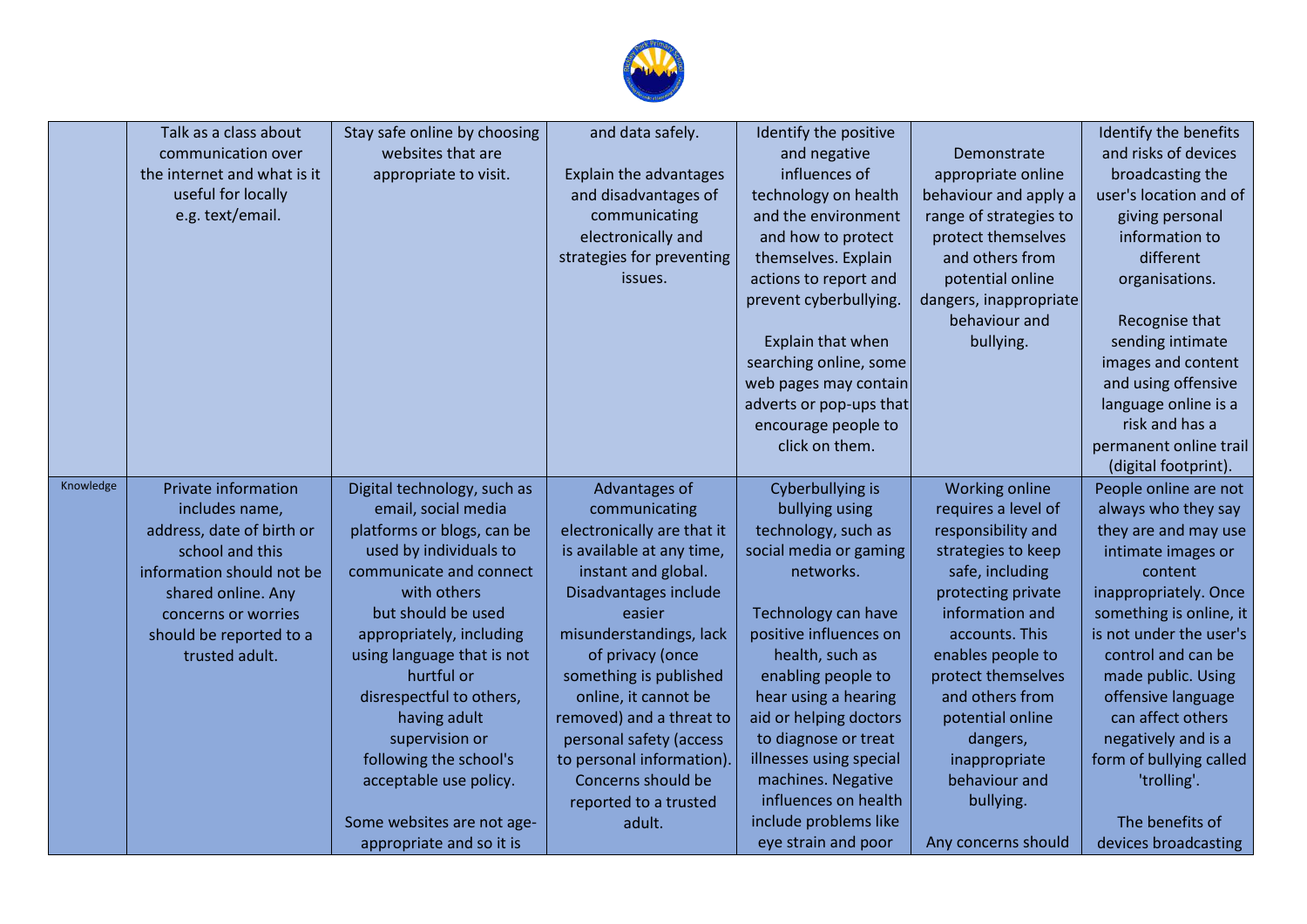

|  | important to tell a     | Images and data should    | posture. Technology     | be reported to a      | the user's location and |
|--|-------------------------|---------------------------|-------------------------|-----------------------|-------------------------|
|  | trusted adult about any | not be shared online      | can have positive       | trusted adult, the    | passing on personal     |
|  | concerns or worries.    | without the permission    | influences on the       | police or child       | information include     |
|  |                         | of the owner. Personal    | environment, such as    | protection            | improved customer       |
|  |                         | information, such as full | using systems to        | organisations.        | service, allowing       |
|  |                         | name, age, school and     | monitor and control     |                       | organisations to        |
|  |                         | address, should not be    | energy usage.           | Digital content can   | analyse data and        |
|  |                         | shared online.            | Negative influences on  | affect others and be  | improving the quality   |
|  |                         |                           | the environment         | available to anyone.  | of applications. Risks  |
|  |                         | Different software,       | include contributing to | Digital content is    | include identity theft, |
|  |                         | websites and apps can be  | pollution by travelling | traceable, which      | cyberstalking,          |
|  |                         | used to collaborate and   | and using a lot of      | means it can be       | victimisation and       |
|  |                         | communicate online.       | power.                  | tracked to the person | threat to privacy.      |
|  |                         | Each one has different    |                         | who created it. To    |                         |
|  |                         | terms and conditions      | Digital technology can  | keep safe, it is      | The positives of        |
|  |                         | that need to be adhered   | be used in different    | important to discuss  | communicating online    |
|  |                         | to stay safe, such as age | ways and settings to    | technology use with a | include the speed, low  |
|  |                         | restrictions.             | achieve a set goal,     | trusted adult.        | cost and ability to     |
|  |                         |                           | such as using data      |                       | communicate globally.   |
|  |                         |                           | collection              |                       | The negatives of        |
|  |                         |                           | in the community and    |                       | communicating online    |
|  |                         |                           | home to answer a        |                       | include the threat to   |
|  |                         |                           | classroom-based         |                       | privacy, influencing of |
|  |                         |                           | question.               |                       | others, access to       |
|  |                         |                           |                         |                       | technology and          |
|  |                         |                           |                         |                       | anonymity.              |
|  |                         |                           |                         |                       |                         |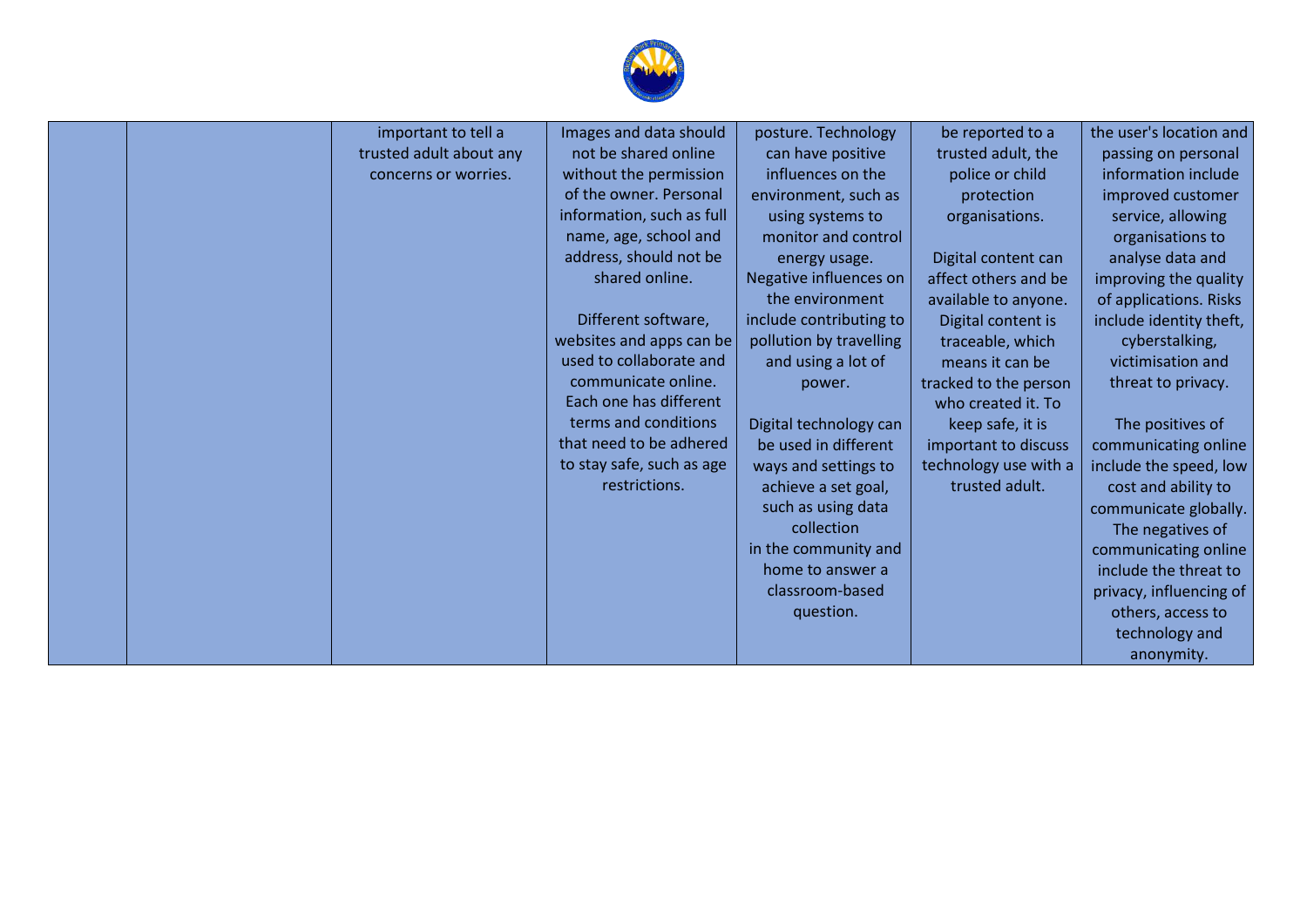

| Topic | <b>Internet safety week</b> | <b>Internet safety week</b>      | <b>Internet safety week</b>     | <b>Internet safety week</b>  | <b>Internet safety week</b> | <b>Internet safety week</b> |
|-------|-----------------------------|----------------------------------|---------------------------------|------------------------------|-----------------------------|-----------------------------|
|       | <b>Lego Builders</b>        | <b>Goldilocks and the</b>        | <b>Strong Passwords</b>         |                              |                             | <b>National Online</b>      |
|       | (to emphasise the           | #Dilemma                         |                                 | <b>Understanding Digital</b> | <b>SmartCrew Resources</b>  | <b>Safety Poster Advice</b> |
|       | importance of following)    |                                  | <b>Email-Safety</b>             | <b>Footprints</b>            | on Purple Mash              | to be discussed in          |
|       |                             | Lee and Kim Animal Magic         |                                 |                              |                             | Whole class                 |
|       | <b>Digiduck</b>             |                                  | Is Everything on the            | What is Spam?                | <b>Referencing Sources</b>  | discussions and as          |
|       |                             | <b>Thinkyouknow Jessie &amp;</b> | <b>Internet True?</b>           |                              | of Materials &              | when apps / games           |
|       | <b>Smartie the Penguin</b>  | <b>Friends</b>                   | (Tree Octopus Website           | What is meant by             | avoiding plagiarism         | are released.               |
|       | <b>StaySafe Online</b>      |                                  | appraisal)                      | plagiarism?                  |                             |                             |
|       |                             |                                  | <b>Age Appropriate</b>          |                              | <b>Encrypting Data</b>      | Importance of               |
|       |                             |                                  | <b>Materials (PEGI ratings)</b> |                              | (Linked to Bletchley        | knowing Safe Screen         |
|       |                             |                                  |                                 |                              | Park / Alan Turing)         | <b>Times</b>                |

|                 | Digital Literacy |                           |                                      |                    |                                                                                                                                                                                                                                                                                                                            |        |        |  |  |
|-----------------|------------------|---------------------------|--------------------------------------|--------------------|----------------------------------------------------------------------------------------------------------------------------------------------------------------------------------------------------------------------------------------------------------------------------------------------------------------------------|--------|--------|--|--|
| Year            |                  | Year 1                    | Year 2                               | Year <sub>3</sub>  | Year 4                                                                                                                                                                                                                                                                                                                     | Year 5 | Year 6 |  |  |
| <b>NC LInks</b> |                  | technology beyond school. | Recognise common uses of information | and collaboration. | Understand computer networks including the internet; how they can provide multiple<br>services, such as the world wide web; and the opportunities they offer for communication<br>Use search technologies effectively, appreciate how results are selected and ranked, and<br>be discerning in evaluating digital content. |        |        |  |  |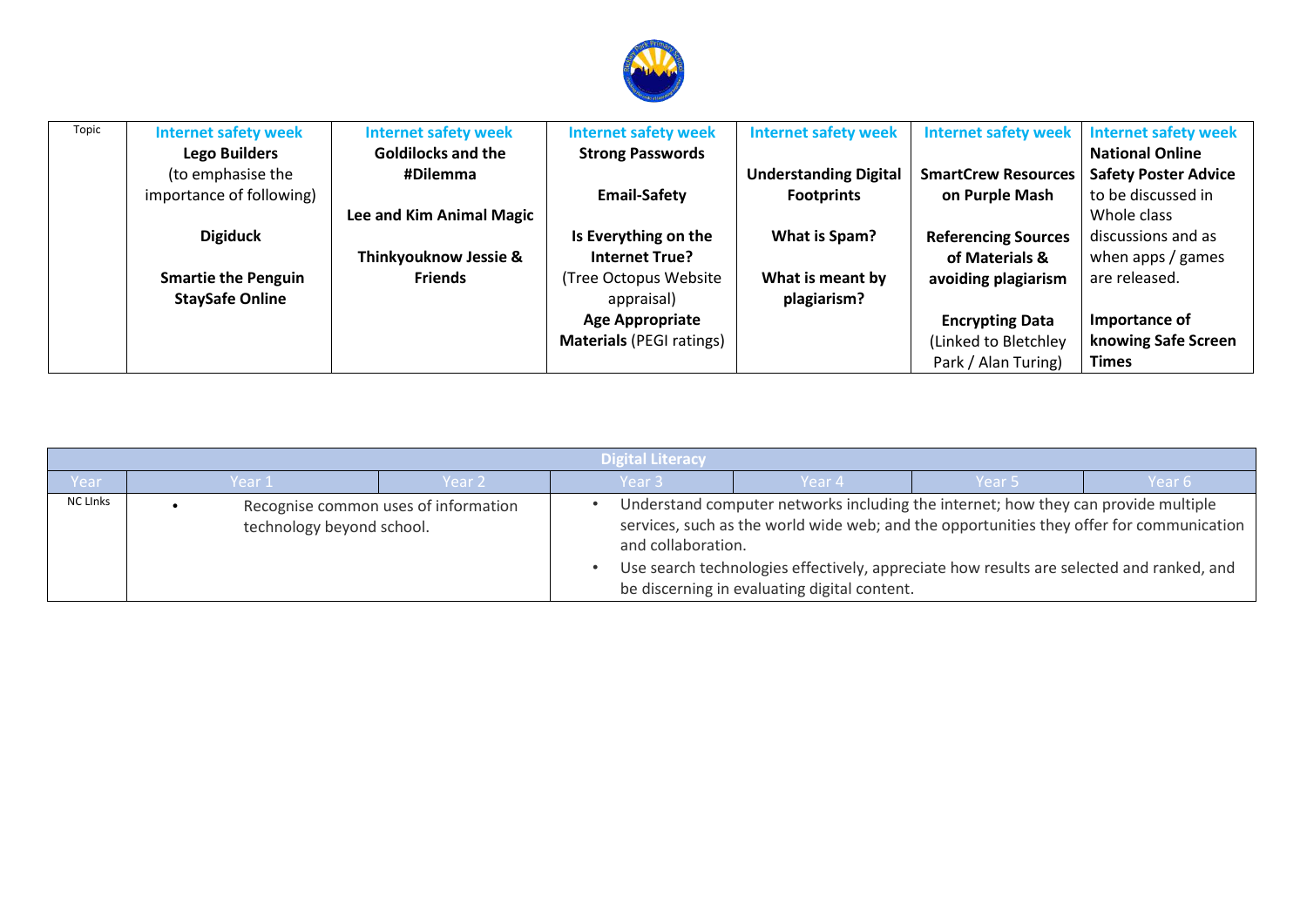

| <b>Skills</b> | Explain simply that digital        | Recognise some uses     | Recognise that saved          | Recognise that the      | Compare the way in      | Name some of the         |
|---------------|------------------------------------|-------------------------|-------------------------------|-------------------------|-------------------------|--------------------------|
|               | technology can be used to          | of the internet, in     | work can be retrieved         | school network links    | which work can be       | positives and            |
|               | connect with others locally and    | simple terms.           | from another device on        | computers to allow the  | shared on a school      | negatives of             |
|               | globally.                          |                         | the same network.             | sharing of resources.   | network with the way    | communicating with       |
|               |                                    | Recognise why digital   |                               |                         | work is shared at       | others online.           |
|               | Understand that there are online   | technology is used in   | Use appropriate tools         | Exchange online         | home or in the wider    |                          |
|               | tools that can help people to      | the classroom, home     | (software, websites and       | communications with     | world.                  | Exchange online          |
|               | create and communicate.            | and community.          | apps) to collaborate and      | other learners, adding  |                         | communications,          |
|               |                                    |                         | communicate safely            | and responding to       | Create an online        | making use of a          |
|               | Recognise the ways digital         |                         | online.                       | comments, such as in a  | collaborative project   | growing range of         |
|               | technology can be used in the      |                         |                               | blog.                   | for a specific purpose, | available features and   |
|               | classroom, home and community.     |                         | <b>Explain that the World</b> |                         | sharing documents       | being aware of           |
|               |                                    |                         | Wide Web contains lots        | Explain that when       | and appropriately       | security settings.       |
|               |                                    |                         | of web pages about            | searching online, some  | setting                 |                          |
|               |                                    |                         | different subjects that       | web pages may contain   | permissions for other   | Critically evaluate      |
|               |                                    |                         | can be searched.              | adverts or pop-ups that | group members.          | search engine results    |
|               |                                    |                         |                               | encourage people to     |                         | and identify factors     |
|               |                                    |                         |                               | click on them.          | Discern where web       | that may affect          |
|               |                                    |                         |                               |                         | content might           | ranking, such as how     |
|               |                                    |                         |                               |                         | originate from and      | long the site has        |
|               |                                    |                         |                               |                         | recognise that this     | existed, the number      |
|               |                                    |                         |                               |                         | gives clues to its      | of links to the site and |
|               |                                    |                         |                               |                         | authenticity,           | whether the              |
|               |                                    |                         |                               |                         | reliability and         | organisation has paid    |
|               |                                    |                         |                               |                         | security.               | to have their site       |
|               |                                    |                         |                               |                         |                         | promoted.                |
| Knowledge     | Digital technology is used in all  | The internet is used to | When work is saved, it        | A school network has    | Computer networks       | Positives of             |
|               | parts of everyday life, such as    | connect computers or    | is stored on a storage        | computers that are      | are made up of          | communicating online     |
|               | on a tablet to play a game or      | devices around the      | device, such as the           | connected together so   | computers that are      | include the speed, low   |
|               | using a microwave to heat food.    | world.                  | computer's hard drive,        | they can share          | connected by cables,    | cost and ability to      |
|               | Some of this digital technology    |                         | a USB flash drive, a          | hardware, software      | fibres or wireless      | communicate globally.    |
|               | can be used to connect with        | Digital technology is   | shared server or online.      | and data.               | links. Each network     | Negatives of             |
|               | others locally, such as sharing    | used in everyday life   | This work can then be         |                         | can only be accessed    | communicating online     |
|               | digital work in the classroom, or  | and can be used to      | retrieved from another        | There are various       | by computers within     | include the threat to    |
|               | globally, such as using Skype on a | support learning and    | device (except if it is       | forms of online         | their network, such as  | privacy, influencing of  |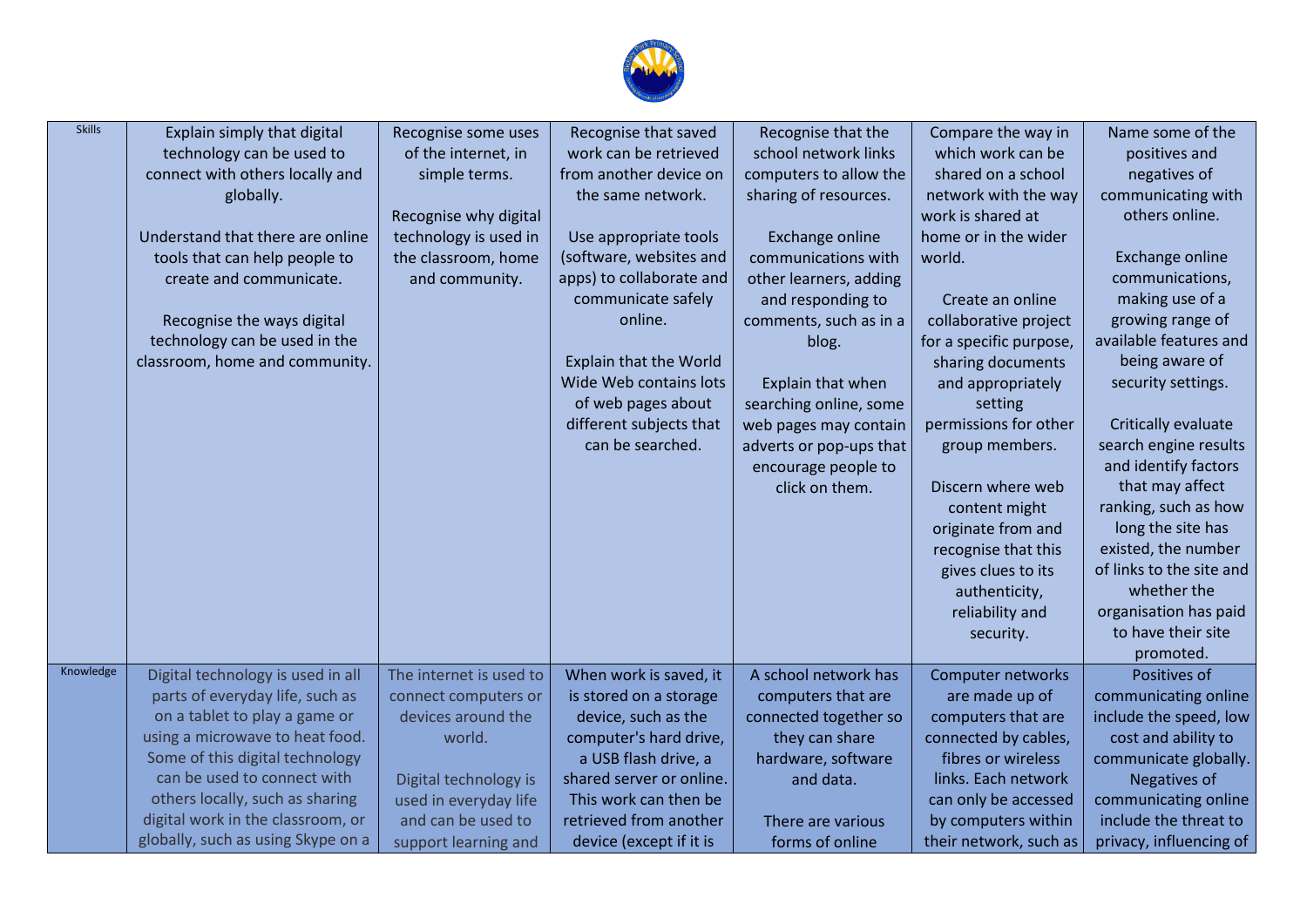

|       | computer to speak to a friend      | connect with others.       | saved on the              | communication, such     | in school or at home.   | others, access to        |
|-------|------------------------------------|----------------------------|---------------------------|-------------------------|-------------------------|--------------------------|
|       | overseas.                          |                            | computer's hard drive).   | as email, blogging,     | The internet network    | technology and           |
|       |                                    |                            |                           | vlogging and video      | can be accessed by      | anonymity.               |
|       | Software available online, such as |                            | Different software,       | chatting. Online        | anyone.                 |                          |
|       | email, social media platforms      |                            | websites and apps can     | communication should    |                         | Wide variety of online   |
|       | or blogs, can be made by           |                            | be used to collaborate    | be used responsibly,    | Online collaborative    | communication            |
|       | individuals to communicate their   |                            | and communicate           | remembering that        | projects can be shared  | platforms, such as       |
|       | ideas. Technology is used in many  |                            | online. Each one has      | online actions affect   | with different          | social media, blogs,     |
|       | ways to do different jobs, such as |                            | different terms and       | other people and there  | permission settings,    | vlogs, email or          |
|       | using an interactive whiteboard in |                            | conditions that need to   | are rules that need to  | such as who can view,   | messaging, which         |
|       | the classroom, using a tablet to   |                            | be adhered to stay safe,  | be followed.            | edit or comment on      | have different           |
|       | do online shopping at home or      |                            | such as age restrictions. |                         | the documents.          | available features,      |
|       | using scanners in a shop in the    |                            |                           | Pop-ups or adverts are  | Privacy settings can be | including the option     |
|       | community.                         |                            | The World Wide Web is     | a form of online        | restricted to those     | to comment. Be           |
|       |                                    |                            | a collection of web       | advertising that        | who are invited, those  | aware of security        |
|       |                                    |                            | pages that are run via    | companies use to        | who have access to      | settings e.g. age        |
|       |                                    |                            | the internet. The         | encourage users to buy  | the link or can be      | restrictions/property    |
|       |                                    |                            | information requested     | something or go to      | made open to the        | rights.                  |
|       |                                    |                            | can be displayed as       | another website. Some   | public.                 |                          |
|       |                                    |                            | text, images or videos.   | pop-ups can be          |                         | Search engines take      |
|       |                                    |                            |                           | malicious and lead to a | Some websites have      | many factors into        |
|       |                                    |                            |                           | virus, whereas some     | more reliable content   | account, such as the     |
|       |                                    |                            |                           | are helpful & give      | than others and         | quality of the site,     |
|       |                                    |                            |                           | information. Pop-ups    | content should be       | number of updates or     |
|       |                                    |                            |                           | can be blocked by       | verified with another   | number of matches to     |
|       |                                    |                            |                           | computer software.      | independent source.     | keywords. However,       |
|       |                                    |                            |                           | Concerns should be      |                         | search engines do not    |
|       |                                    |                            |                           | reported to a trusted   |                         | consider whether the     |
|       |                                    |                            |                           | adult.                  |                         | content is true, age     |
|       |                                    |                            |                           |                         |                         | appropriate or           |
|       |                                    |                            |                           |                         |                         | relevant.                |
| Topic | Paws & Claws / Bright Lights, Big  | <b>RSPB Bird Week Link</b> | Hakuna Matata / I do      | Epic Empires! (Find and | <b>Dragon Dynasty</b>   | <b>Peace in Our Time</b> |
|       | City.                              | (Search BBC and RSPB       | Like to be beside the     | record                  | (Using a search         | (Search the web to       |
|       | (navigate London Zoo sitemap)      | for footage of sea         | Seaside! (search the      | geographical            | engine                  | find both                |
|       |                                    | birds                      | web for information for   | information on a        | - refining results and  | facts and pictures to    |